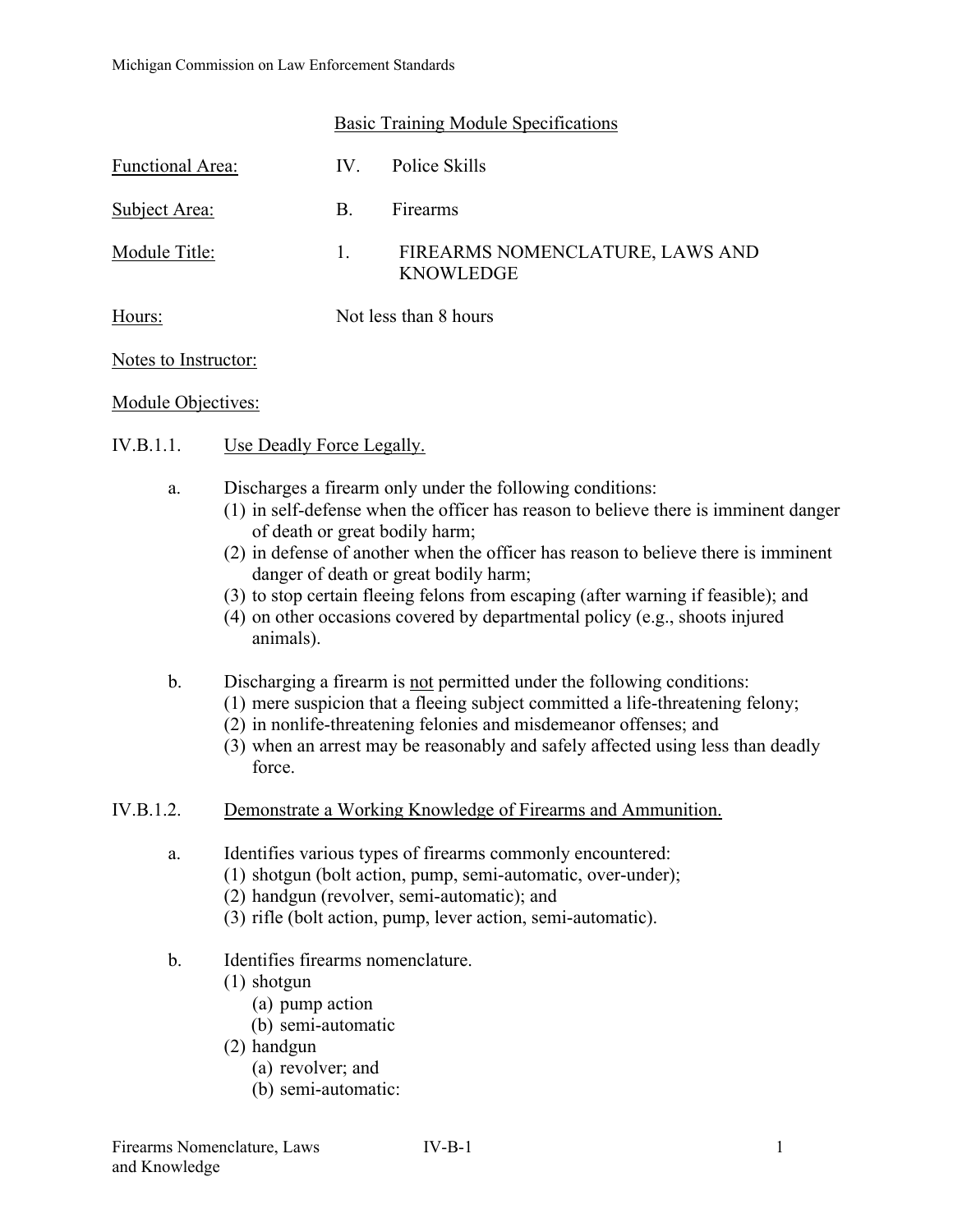## IV.B.1.2. Demonstrate a Working Knowledge of Firearms and Ammunition (continued).

- (3) rifle
	- (a) bolt action
	- (b) semi-automatic

# c. Identifies nomenclature and functions of various ammunition.

- (1) components of a round
	- (a) casing,
	- (b) primer,
	- (c) charge,
	- (d) projectile.
- (2) size of ammunition
	- (a) caliber,
	- (b) gauge.
- (3) types of rounds
	- (a) shotgun
	- (b) handgun
	- (c) rifle
- (4) Identifies issues related to ballistics.
	- (a) range (i.e., how far the projectile will travel); and
	- (b) terminal effects (i.e., what occurs on impact, penetration, ricochet).

#### Notes to Instructor

Instructors shall use diagrams to illustrate the nomenclature described above.

The ATF has numerous guidebooks that contain nomenclature diagrams for various types of firearms an ammunition. One such publication is the ATF Guidebook-Importation & Verification of Firearms, Ammunitions, and Implements of War.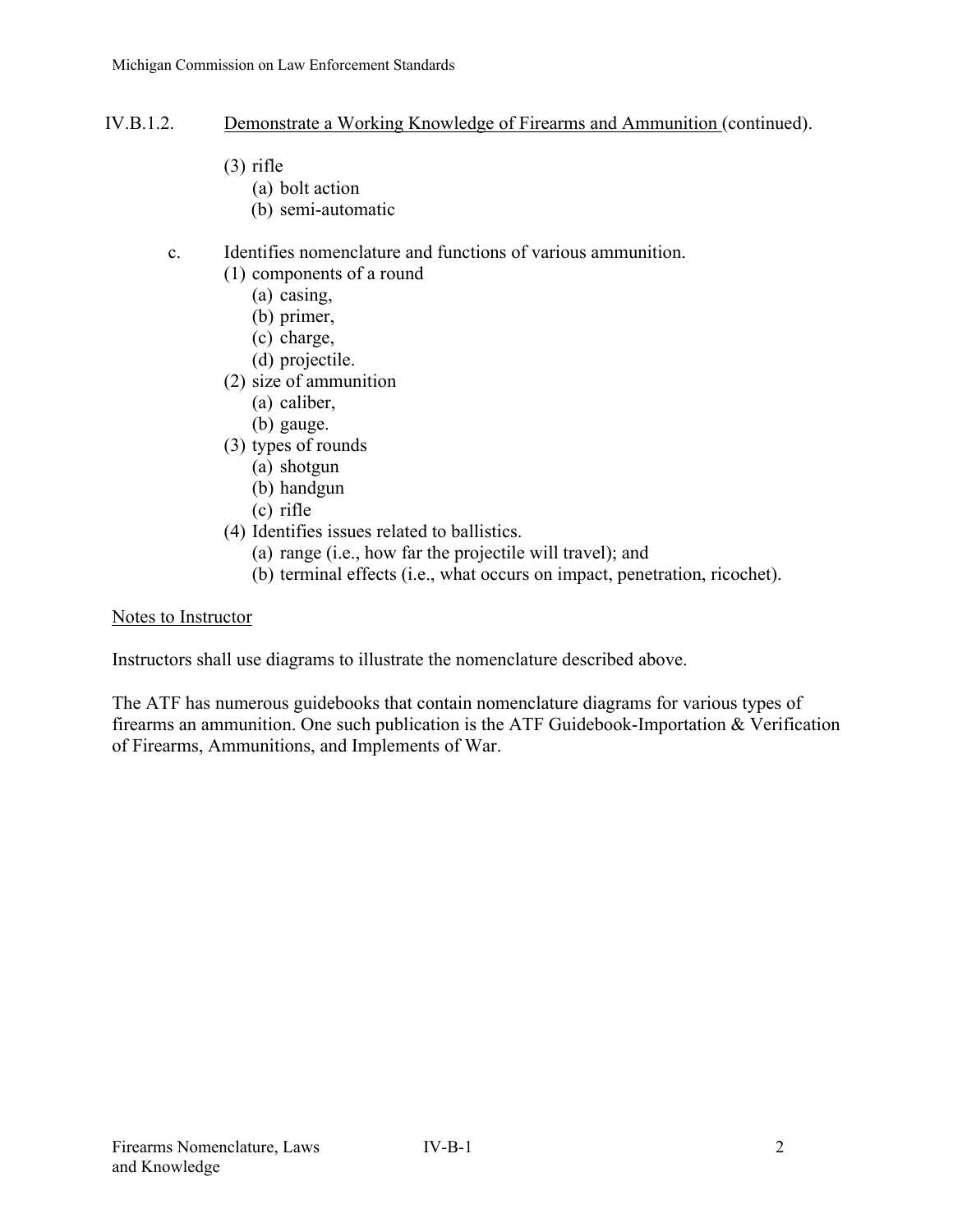# IV.B.1.3. Handle Firearms Safely.

- (4) Demonstrates compliance with general firearms safety rules (both on and off duty)
	- (1) points muzzle in a safe direction when handling a firearm;
	- (2) does not point a firearm at anyone without a legal justification to shoot them should it become necessary;
	- (3) inspects status each time the firearm is picked up;
	- (4) carries and transports the firearm safely;
	- (5) does not "play" with a firearm;
	- (6) inspects the firearm for obstructions before loading;
	- (7) secures the firearm safely when not in use;
	- (8) protects the firearm from inclement conditions;
	- (9) inspects ammunition for defects and presence of lubricants;
	- (10) inspects and properly uses safety devices; and
	- (11) prepares the firearm for duty carry in accordance with local policies.
- (5) Demonstrates compliance with general range safety rules:
	- (1) obeys all commands immediately;
	- (2) keeps the muzzle of a firearm oriented is a safe direction;
	- (3) points the firearm down range when loading or unloading;
	- (4) loads the firearm only when the command "load" is given (unless spontaneous combat reload is part of the course of fire);
	- (5) gives "cease fire" command when a life-threatening situation is observed;
	- (6) keeps a loaded firearm pointed down range;
	- (7) handles firearms on the firing range only at the direction of the instructor;
	- (8) speaks to no one on the firing line unless acting in the capacity of a coach or firearms instructor (unless giving suspect commands or proper communication is part of the course of fire);
	- (9) moves downrange from firing line only on command;
	- (10) secures a firearm properly before scoring target; and
	- (11) places finger in the trigger guard only when intending to pull the trigger to prevent an involuntary discharge caused by loss of balance, startle effect or sympathetic contractions, etc.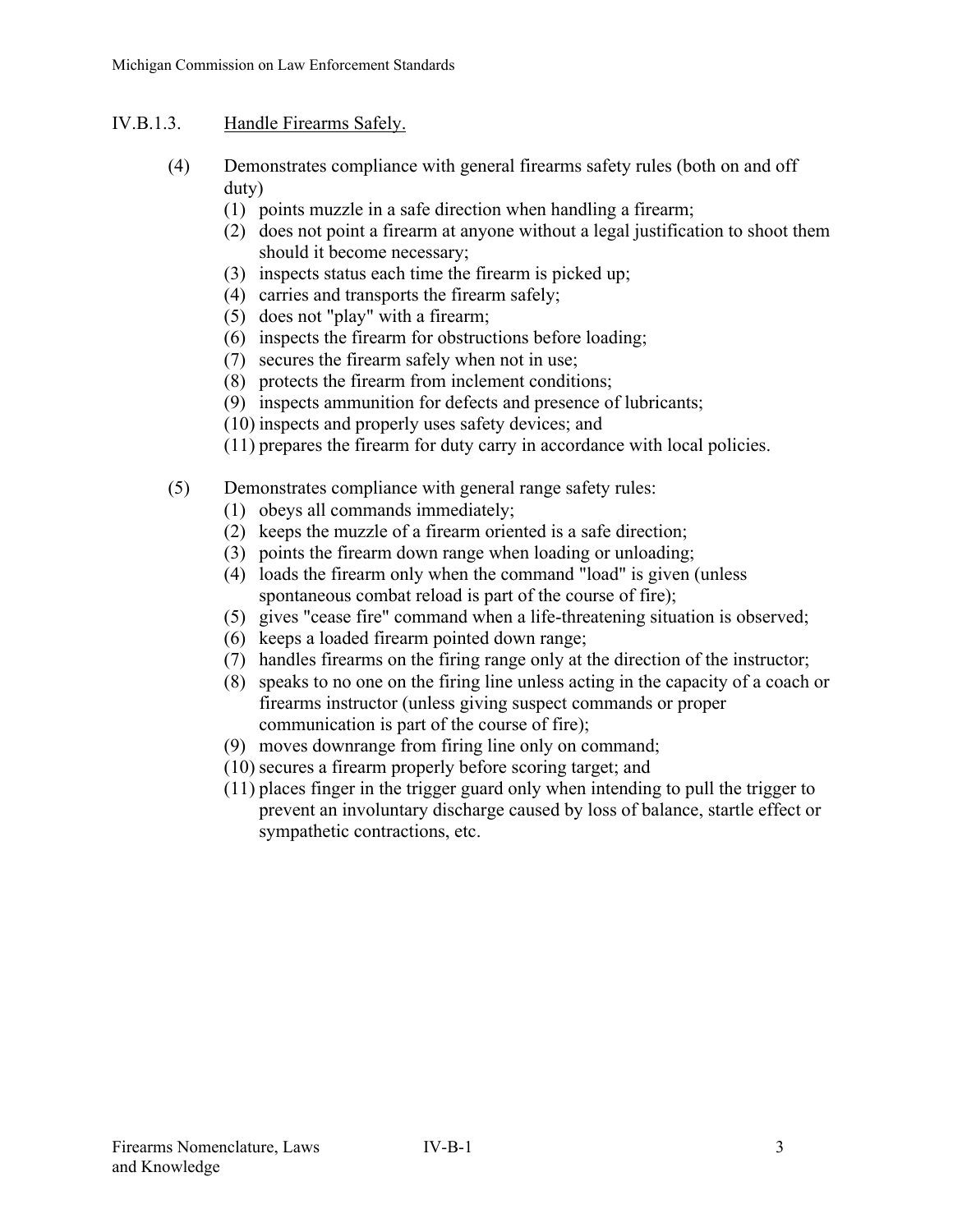- IV.B.1.4. Secure an Unfamiliar Firearm.
	- a. Requests assistance with an unfamiliar firearm from an officer who is familiar with that type of firearm.
	- b. Makes visual assessment of the type of firearm to be secured:
		- (1) inspects for mechanical safety device; and
		- (2) paying attention to evidentiary aspects such as location of live, empty and fired rounds.
	- c. Takes physical control of a firearm with due regard to its potential as evidence: (1) points the firearm in a safe direction;
		- (2) keeps finger off trigger; and
		- (3) engages the safety.
	- d. Removes ammunition:
		- (1) removes clip/magazine;
		- (2) opens cylinder; and
		- (3) opens the action.
	- e. Inspects the chamber visually.
	- f. Secures the firearm physically (e.g., places the firearm in a locked container or other safe location, not in their waist band).
- IV.B.1.5. Make Proper Decisions Regarding the Use of Force in Potentially Life-Threatening Situations.
	- a. Assesses whether alternatives to shooting are appropriate by considering the following factors:
		- (1) the background (e.g., people and traffic);
		- (2) the potential for ricochets;
		- (3) the suspect's actions and reactions to commands;
		- (4) whether tactical retreat is appropriate, when:
			- (a) outgunned,
			- (b) outnumbered,
			- (c) retreating will lower the threat; and
			- (d) permitting the escape of the suspect if it is tactically appropriate.
	- b. Reassesses the validity of the threat continuously.
	- c. Considers issuing verbal commands.
	- d. Scans field of fire for multiple adversaries.
	- e. Assesses threat(s) to determine if it has been neutralized.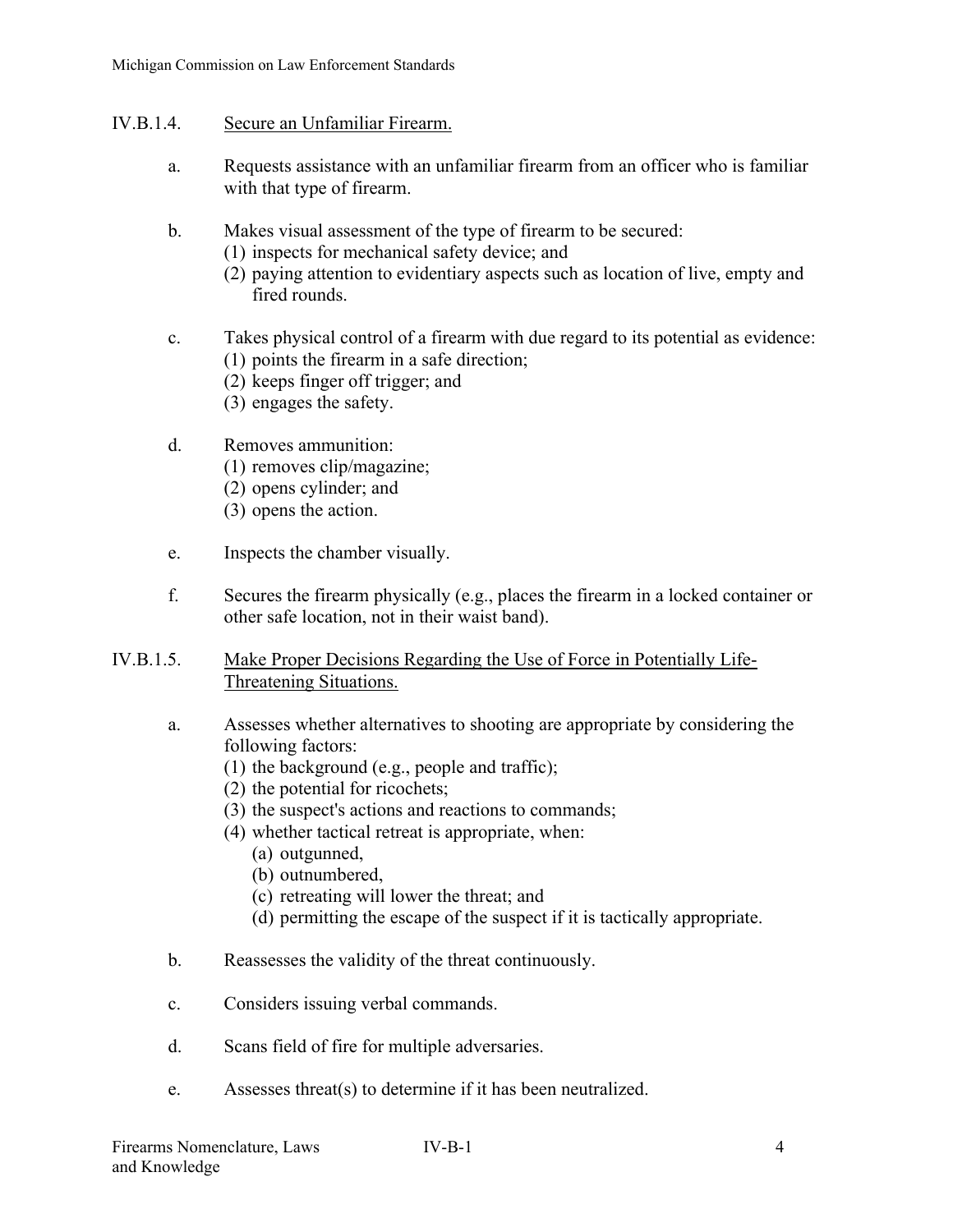- IV.B.1.5. Make Proper Decisions Regarding the Use of Force in Potentially Life-Threatening Situations (continued).
	- f. Covers suspect until backup arrives.
	- g. Secures the suspect:
		- (1) permits backup officer to secure suspect if possible; and
		- (2) secures the suspect alone if no backup is available.
	- h. Secures the firearm with regard to safety and evidentiary value.
	- i. Requests medical assistance for the suspect.
	- j. Treats the location as a crime scene.
	- k. Requests supervisory personnel.

#### IV.B.1.6. Comply with Post-Incident Policies and Procedures in Situations Involving Deadly Force.

- a. Recognizes that a formal post-incident review may consist of:
	- (1) criminal reviews,
	- (2) departmental debriefings
	- (3) policy reviews, and
	- (4) civil or citizen review panels.
- b. Articulates the facts of an officer-involved-shooting or other deadly force application, including:
	- (1) lawful authority;
	- (2) officer's state of mind;
	- (3) facts and circumstances surrounding the incident; and
	- (4) the justification for the use of deadly force.
- c. Considers the provisions of the department's internal investigation policies and procedures and how they may relate to a use of deadly force situation.
- d. Reviews MCL 15.391 15.395; Disclosures by Law Enforcement Officers Act. Also, Garrity v New Jersey, 385 US 93 (1967).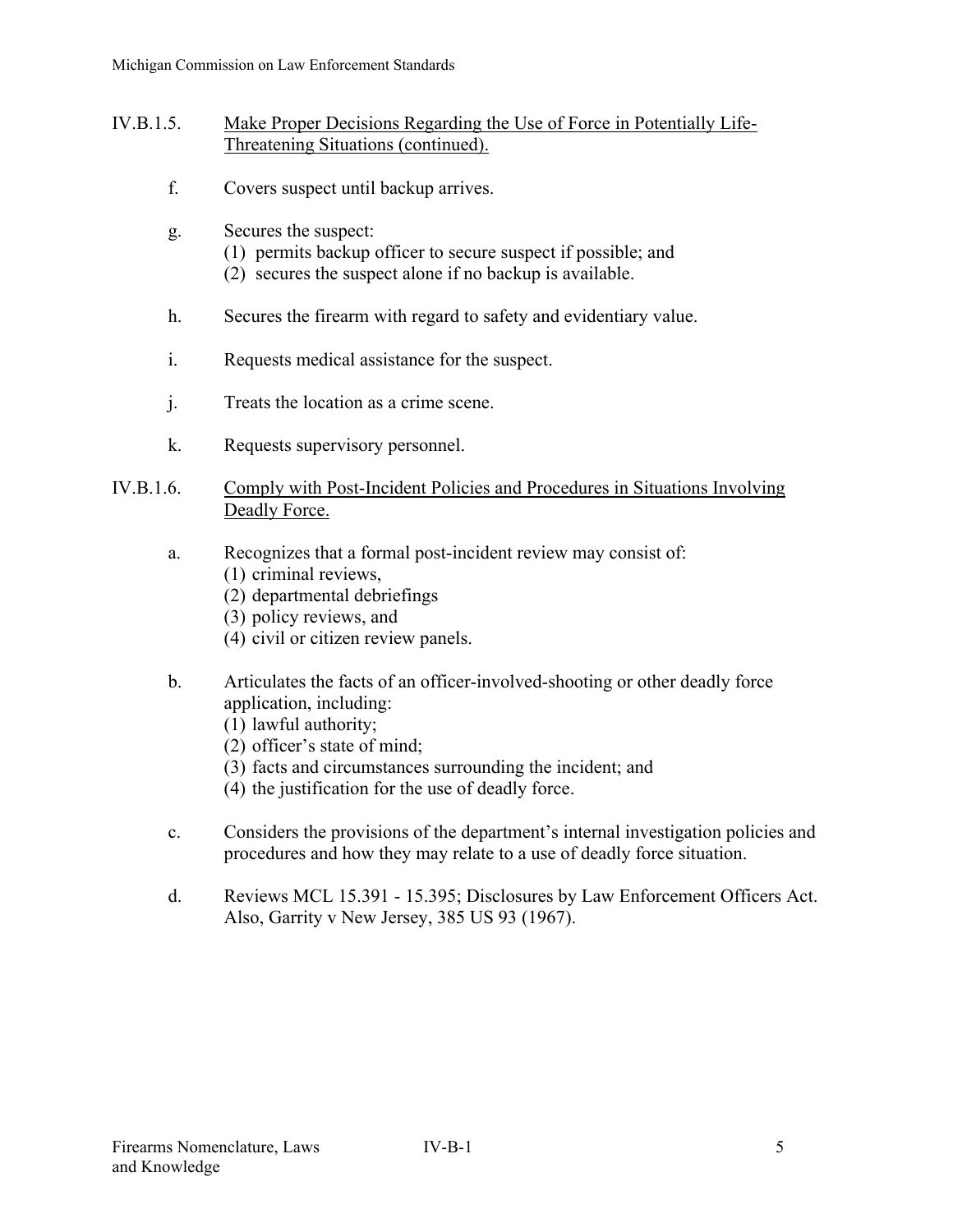## IV.B.1.7. Prepare to Testify in Court Related to a Shooting Incident.

- a. Refreshes knowledge regarding the shooting incident by reviewing state law and departmental policy.
- b. Reviews the incident report and field notes.
- c. Reviews firearms training record and training course content.
- d. Dresses appropriately for the type of case (e.g. civilian clothes).
- e. Articulates the facts which established the probable cause for the shooting based on law, policy, training and experience.
- f. Ensures that own attorney and/or the prosecutor is prepared for the case.

## IV.B.1.8. Dispatch an Animal with a Firearm

- a. Determines whether to shoot an animal by considering:
	- (1) whether a reasonable level of threat exists;
	- (2) the legal authority to discharge the firearm;
	- (3) departmental policies and procedures; and
	- (4) the ability to place a safe shot.
- b. Manages canine encounters:
	- (1) recognizes that aggression in dogs can take many forms, but in general may include basic behaviors such as:
		- (a) fear aggression, where dogs feel they cannot escape a threat;
		- (b) prey aggression, in response to sudden, quick movements; or
		- (c) territorial aggression, which is a defensive response.
	- (2) considers canine body posture as:
		- (a) relaxed/friendly (ears up, body loose, tail level, head high):
		- (b) alert (ears forward, mouth closed, eyes wide, tail straight);
		- (c) aggressive (tail high, hair up, ears forward, hard stare); or
		- (d) fearful (body stiff, tail tucked, ears back, body lowered).
	- (3) determines proper response to canine encounters:
		- (a) considers non-lethal methods (fire extinguisher, Taser, spray, baton, etc.);
		- (b) stepping back and allowing owners to control their dogs;
		- (c) does not stare at the dog and remains still and calm;
		- (d) does not corner the dog and approaches from the side; and
		- (e) shoots only to protect self or others from physical harm.
- c. Recognizes that some dogs may pose a serious threat and deadly force is allowed but taking a few extra moments to fully assess an encounter can possibly prevent an attack or shooting.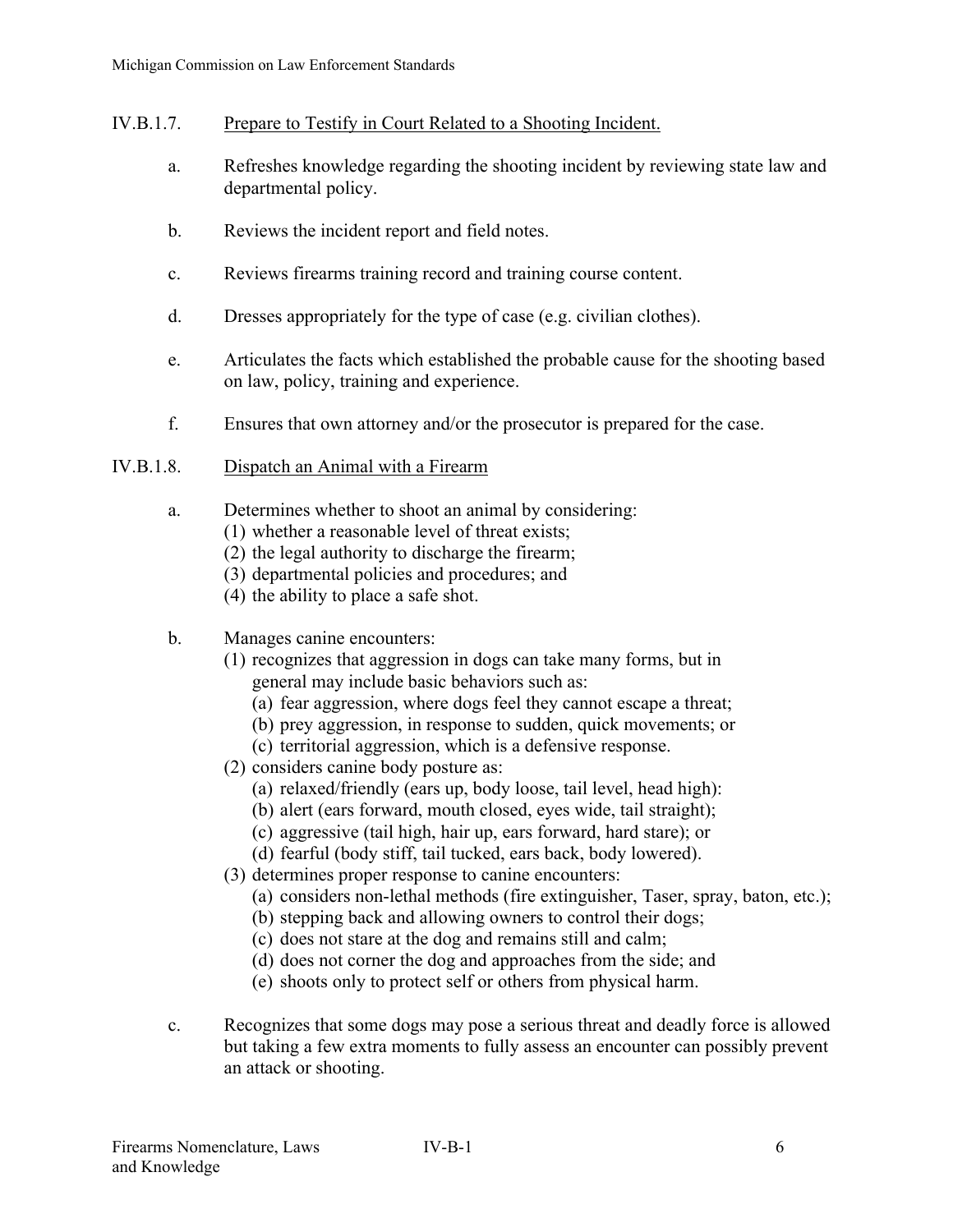# IV.B.1.8. Dispatch an Animal with a Firearm (continued).

d. Determines whether to euthanize an injured animal in accordance with local departmental policy.

#### Notes to Instructor:

In Michigan, 35% of homes have a dog and owners are increasingly demanding more training for law enforcement officers. Five states have legislation that require training in canine or companion animal encounters. Courts have noted that citizens have a Fourth Amendment right against the unreasonable seizure of their dogs. Some dogs can be a serious threat, but officers can evaluate such encounters more accurately if they understand canine behaviors or postures. Officers must make a quick decision to determine whether a dog is an imminent threat, but nonlethal methods that are reasonable and practicable should be considered.

## IV.B.1.9. Make Appropriate Off Duty Firearms Decisions.

- a. Selects an appropriate off duty firearm:
	- (1) adheres to department policy;
	- (2) demands quality and reliability; and
	- (3) considers safety, concealment of the firearm, and training.
- b. Uses appropriate off duty procedures:
	- (1) carries identification;
	- (2) carries handcuffs and spare ammo; and
	- (3) determines if it is appropriate to get involved considering:
		- (a) use of alcohol;
		- (b) lack of identification; and
		- (c) lack of communication and backup.
- c. Stores firearms off duty in a safe manner (e.g., inaccessible to children and other unauthorized individuals).

## IV.B.1.10. Demonstrates and Understanding of Controlling an Off-Duty Violent Confrontation.

- a. Demonstrates an understanding of strategies to avoid criminal attack and control violent confrontation (crime prevention tips).
	- (1) identifies the threat;
	- (2) avoids the confrontation;
	- (3) evades or escapes the confrontation; or
	- (4) controls the confrontation.